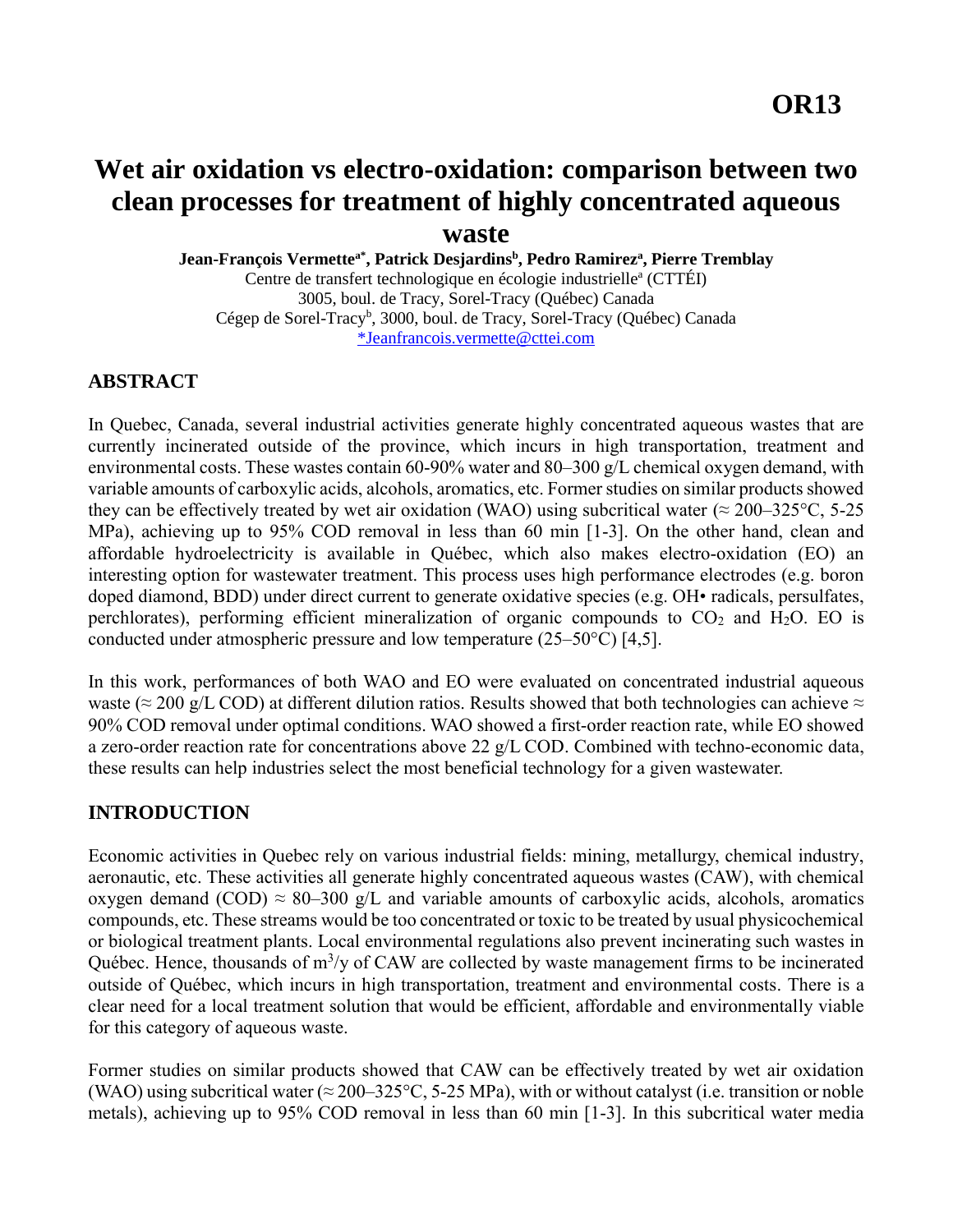enriched with air or pure  $O_2$ , fast oxidation is performed through generation of OH $\cdot$  radicals, leading to mineralization of organic compounds to  $CO_2$ ,  $H_2O$ ,  $NH_4^+$ ,  $SO_4^2$ <sup>-</sup>,  $PO_4^3$ <sup>-</sup> and refractory compounds such as acetic acid and other organic acids. Many full-scale WAO plants are in operation around the world, mostly for municipal sludge and spent caustic wastes treatment. However, very few examples concerning industrial CAW treatment have been reported and no such industrial process is in place in the province of Québec. Due to the high complexity and variability of these waste streams, lab-scale experiments on real samples combined with techno-economic data are necessary to further assess industrial potential of WAO in this context.

On the other hand, clean and affordable hydroelectricity is available in Québec, which also makes electrooxidation (EO) an interesting option for wastewater treatment. This technology uses high performance electrodes under direct current to generate oxidative species (e.g. OH• radicals, persulfates, perchlorates), performing efficient mineralization of organic compounds to  $CO<sub>2</sub>$  and  $H<sub>2</sub>O$ . This process is conducted under atmospheric pressure and low temperature (25–50°C) [4,5]. Recent developments of high performance Boron doped diamond (BDD) electrodes [6], able to sustain higher current densities with longer service life, makes EO an interesting option for CAW treatment. While EO treatment is known to require longer treatment time than WAO, its low investment and maintenance costs compared to other technologies could be very appealing to industries.

CTTÉI has conducted lab-scale experiments with both WAO and EO on several CAW streams generated in Quebec. Kinetic data obtained for a given set of experimental conditions were also compared for both processes.

# **MATERIALS AND METHODS**

## *Waste samples*

Seven different CAW samples were obtained from an industrial waste management firm located near Montréal, Canada, and analysed for several parameters (table 1).

|                  | CAWH0   | <b>CAW#1</b> | CAW#2  | CAWH3   | <b>CAW#4</b> | <b>CAW#5</b> | <b>CAW#6</b> |
|------------------|---------|--------------|--------|---------|--------------|--------------|--------------|
| $COD$ (mg/L)     | 194.425 | 306,750      | 88.950 | 107.550 | 258,125      | 165,000      | 156,700      |
| <b>Dissolved</b> |         |              |        |         |              |              |              |
| solids $(mg/L)$  | n.d.    | 36,300       | 26,600 | 119.100 | 70,820       | 63,140       | 38,490       |
| pH               | 1.5     | 6.9          | 9.8    | 6.2     | 5.8          | 6.4          | 8.3          |
| Chlorides        |         |              |        |         |              |              |              |
| (mg/L)           | 1,205   | 1,436        | 517    | 16.674  | 1,650        | 1,210        | 4,650        |
| Total carbon     |         |              |        |         |              |              |              |
| (mg/L)           | n.d.    | 58,425       | 31,540 | 37,760  | 45,470       | 39,195       | 43,775       |
| Inorganic        |         |              |        |         |              |              |              |
| carbon $(mg/L)$  | n.d.    | 7,575        | 6,650  | 12.170  | 3,930        | 520          | $<$ 500      |
| Kjeldahl total   |         |              |        |         |              |              |              |
| nitrogen         |         |              |        |         |              |              |              |
| (mg/L)           | 100     | 1,240        | 1,740  | 6,560   | 2,400        | 6,100        | 1,735        |
| Superior heat    |         |              |        |         |              |              |              |
| value $(kJ/kg)$  | 1,301   | 5,966        | 1.026  | 2,568   | 4.497        | 2,680        | 3,147        |

Table 1: CAW samples chemical composition

Identification of main organic compounds in CAW sample #0 was also performed by gas chromatography coupled with mass spectrometry (GC-MS) in a private laboratory, as shown on table 2.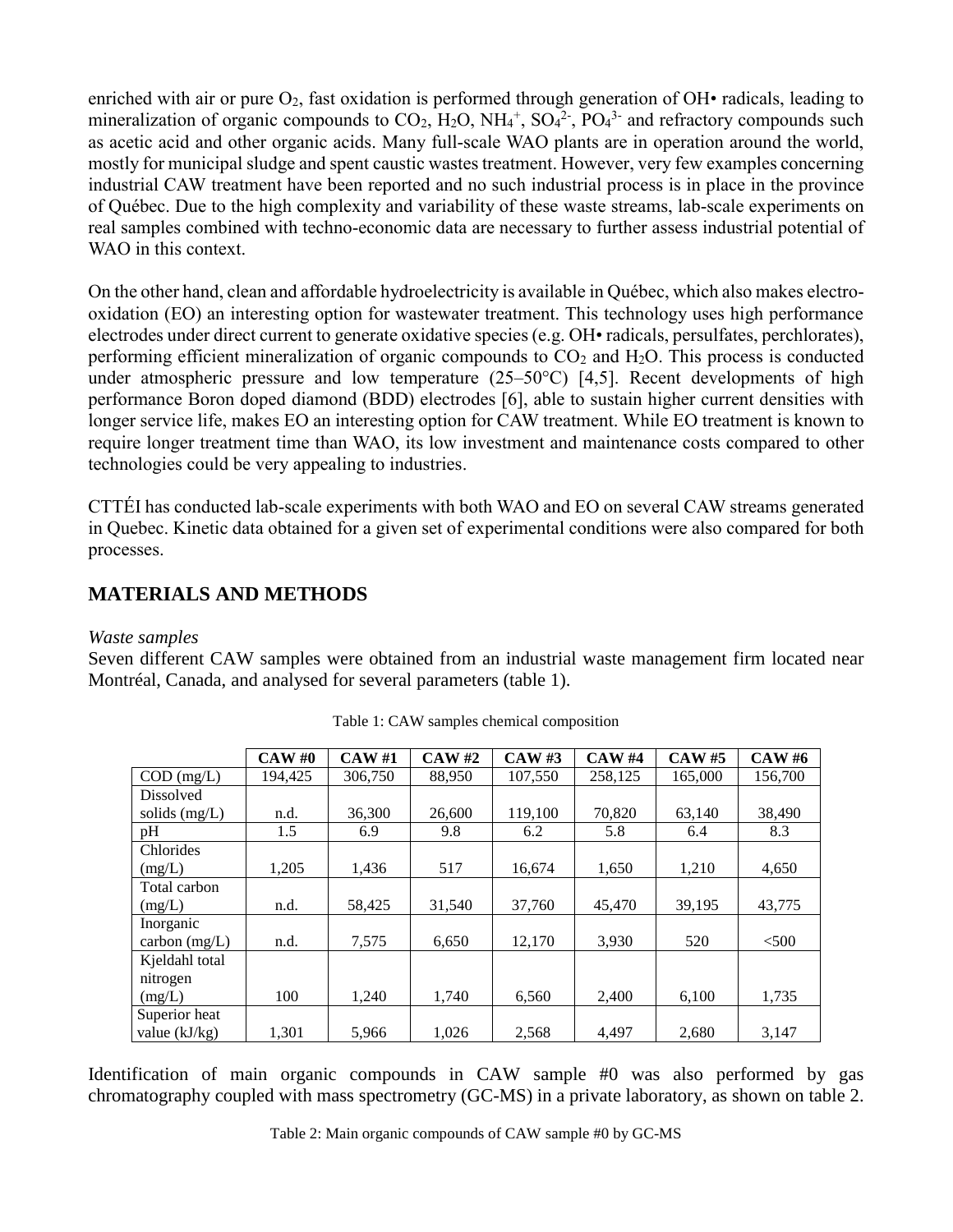| Compound                 | <b>Chemical formula</b> | Compound                   | <b>Chemical formula</b> |
|--------------------------|-------------------------|----------------------------|-------------------------|
| Hydrazine                | $H_4N_2$                | Benzene-methyl             | $C_7H_8$                |
| Ethanol                  | $C_2H_6O$               | Cyclohexanone              | $C_6H_{10}O$            |
| 2-butanone               | $C_4H_8O$               | $2(3H)$ -furanone, dihydro | $C_4H_6O_2$             |
| Acetic acid ethyl ester  | $C_4H_8O_2$             | Phenol                     | $C_6H_6O$               |
| Propane-2-etoxy-2-methyl | $C_5H_{12}O$            | Benzaldehyde, 2-hydroxy    | $C_7H_6O_2$             |
| Tetrahydrofuran          | $C_4H_8O$               | Phenol, 4-methyl           | $C_7H_8O$               |
| Benzene                  | $C_6H_6$                | Phenol, 2,4-dimethyl       | $C_8H_{10}O$            |
| 2-propanol-1-methoxy     | $C_4H_{10}O_2$          | Phenol, 3, 5-dimethyl      | $C_8H10O$               |

Table 1 and 2 show a complex composition for CAW #0 as well asimportant variability between different CAW samples. Among organic compounds identified by GC-MS, some are known to be refractory to low temperature WAO (ethanol, acetic acid compounds), which mean aggressive WAO conditions could be necessary to achieve a high oxidation yield ( $\geq 300^{\circ}$ C).

Upon reception, CAW samples were centrifuged  $(8,000 \text{ rpm} - 5 \text{ min})$  to remove suspended solids. After centrifugation, if an oily film was observed on a sample's surface, it was also removed and only the aqueous phase was kept (which always represented > 95% of sample's volume). To prevent corrosion of the WAO reactor, chlorides were precipitated and removed as  $AgCl_{(s)}$  by adding  $\approx 30\%$  excess of AgNO<sub>3</sub>. Next, AgNO<sub>3</sub> was also precipitated as AgOH<sub>(s)</sub> by raising  $pH > 10$  with NaOH, to ensure Ag<sup>+</sup> ions did not interfere or catalyse oxidation reactions.

## *Wet air oxidation*

CTTEI's WAO laboratory equipment was custom-made by *TOP Industrie* (150 ml batch reactor, passivated inox 316 Ti alloy, operating range up to 300 bar/350°C, with a high pressure syringe pump) (Figure 1).



Figure 1: Wet air oxidation laboratory unit

In order to perform each WAO test, the following procedure was applied. First, a volume of the original CAW mixture was measured by taking into account the COD of the original sample and the desired initial COD for each particular test (10 to 40 g/L), in order to obtain a final liquid volume of 70 mL ( $\approx$ 40% of reactor's volume). CAW sample was injected directly to the autoclave and remaining liquid volume was filled with deionized water by using the syringe pump. Second, inert nitrogen gas was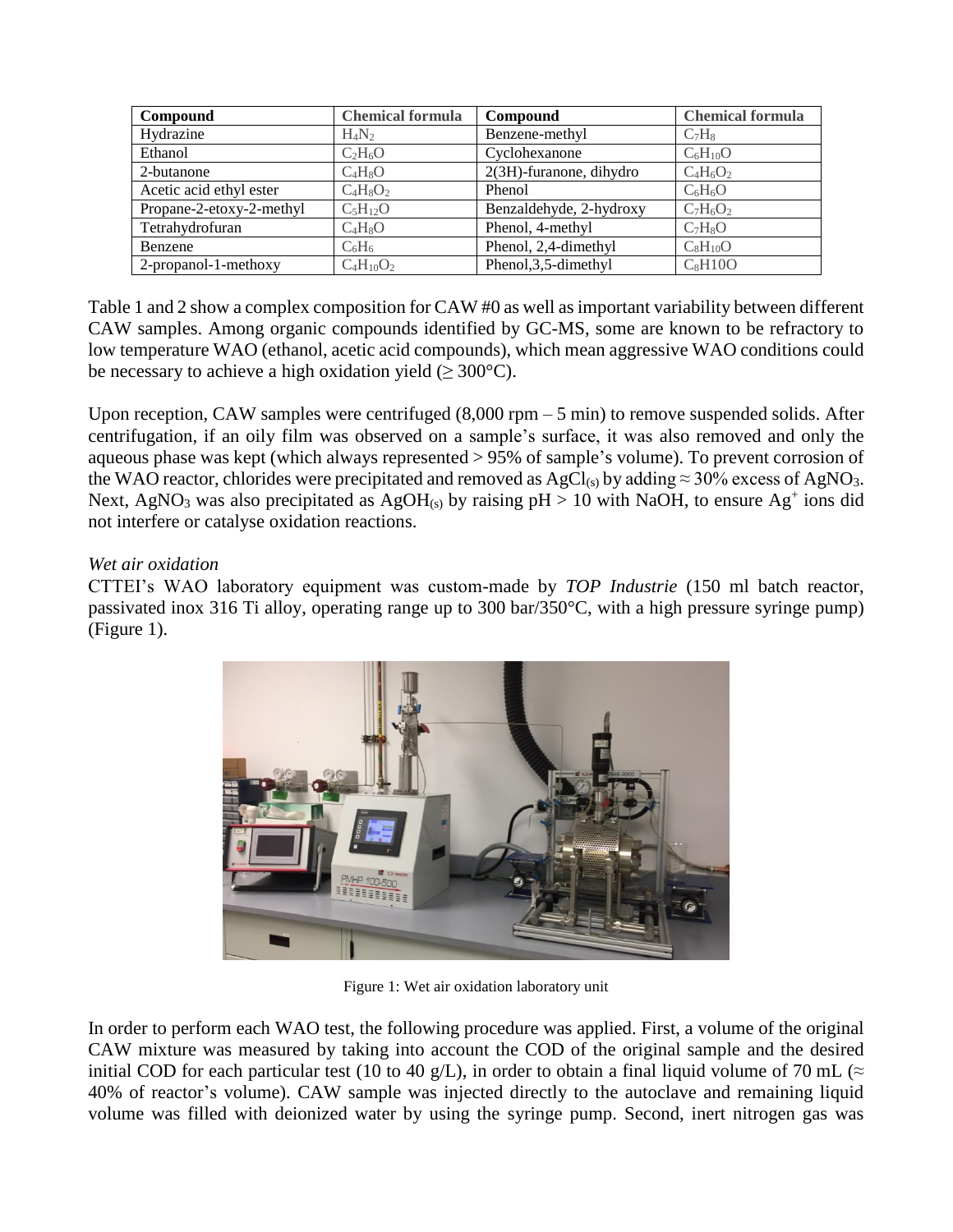injected to purge the system and thus expel all the air inside the autoclave; during these two steps, agitation was set at 250 rpm to gently homogenize the solution. Once the liquid solution is in place and the autoclave is purged, temperature was raised to a fixed value (ex.: 325°C) and agitation was set to 1,000 rpm. Upon reaching the set temperature, air was added up to a 50% excess factor to ensure the oxidation rate was not limited by oxidant supply. Finally, the reaction was monitored over time by sampling aliquots of 1 mL after 5, 15, 30 and 60 min; each sample was subjected to COD analysis in duplicate (*Hach 435 High Range method,* absorbance measurement at 320 nm on *DR1900*  spectrophotometer). Some WAO assays were made in triplicate to evaluate method repeatability.

#### *Electro-oxidation*

Electro-oxidation was performed with a *Diapod* lab equipment from *Element Six* (Figure 2). The EO reactor consisted of 7 BDD electrodes in bipolar configuration (72 cm<sup>2</sup> total anodic surface). A 15 L recirculation tank was connected to the reactor, with a recirculation pump ( $\approx$  34 L/min) and a dosing pump to maintain pH in range 7-8 with NaOH 10%. A power supply (25A DC) provided a current density up to 24,300 A/m<sup>2</sup> to the electrodes. Polarity was inverted every 20 s to reduce clogging of electrodes.



Figure 2 : Electro-oxidation laboratory unit with BDD electrodes

During a typical EO test, a CAW sample was first filled in the tank and the volume was adjusted to 10 L with deionised water to reach desired initial COD ( $\approx$  4–86 g/L). Up to 50 g/L of Na<sub>2</sub>SO<sub>4</sub> was added as an electrolyte to ensure the maximum current density could be reached. The recirculation pump was then started, pumping the sample back and forth to the EO reactor and the recirculation tank. A constant reaction temperature (27  $\pm$  1 °C) was maintained by a freshwater cooling system. A reflux column, also cooled by freshwater, prevented evaporation. Power supply was turned on and oxidation reactions started. Several data were collected at different reaction times: current intensity (A), tension (V), pH, temperature, conductivity and volume. A 10 mL aliquot was also sampled for COD analysis in duplicate. Test durations varied from 6 to 12 hours, depending on initial COD concentration. Results were expressed as COD reduction rate over time. A control test was also conducted using the same setup without applying any current on the electrodes.

## **RESULTS**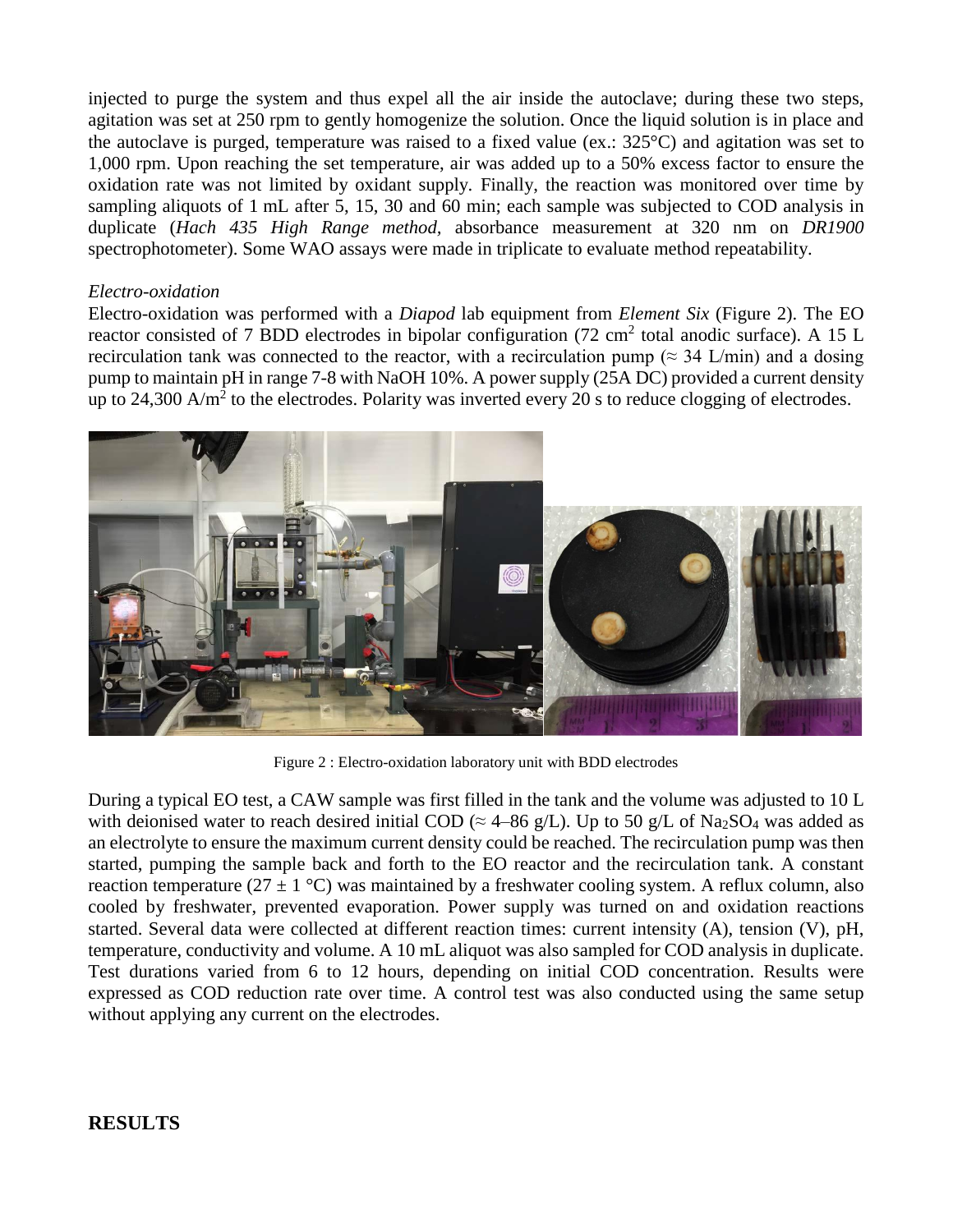#### *Wet air oxidation*

In previous work (internal report), effects of WAO operating temperature, initial pH and reaction time were studied with an experimental design, and optimised operating conditions were defined using CAW sample #0: **325°C, initial pH 7-8, 15 min, 50% air excess, pressure**  $\approx$  **150-250 bar (depending on** initial COD and temperature). These experimental conditions were applied on three different dilution ratios of CAW #0, as shown in Figure 3.



*WAO conditions :325°C, 220 – 225 bar, 50% air excess, initial pH 7-8.*

Figure 3: WAO of CAW #0: initial concentration effect on COD removal rate

Figure 3 shows that relative oxidation rates (COD/COD<sub>0</sub>\*100) are very similar for each concentration tested, especially at 17 and 34 g/L COD. These results confirm the kinetic data from literature: WAO reaction can be seen as a first order reaction with respect to COD concentration [7].

To assess the impact of sample variability on WAO reaction rates, the same operating conditions were applied for CAW samples #1-6 and results are presented on Figure 4.



*\* 15-20 g/L initial COD, 325°C, 220–225 bar, 50% air excess, initial pH 7-8. Error bars not shown for visibility purpose (± 2,5% standard deviation).*

Figure 4: WAO of CAW Samples #0 to 6: effect of samples variability on COD removal rate

Results show an efficient oxidation of all CAW samples at 325°C. COD removal varied from **76 to 89%** after only 15 min treatment and from **88% to 98% after 60 min.** Initial color of CAW samples was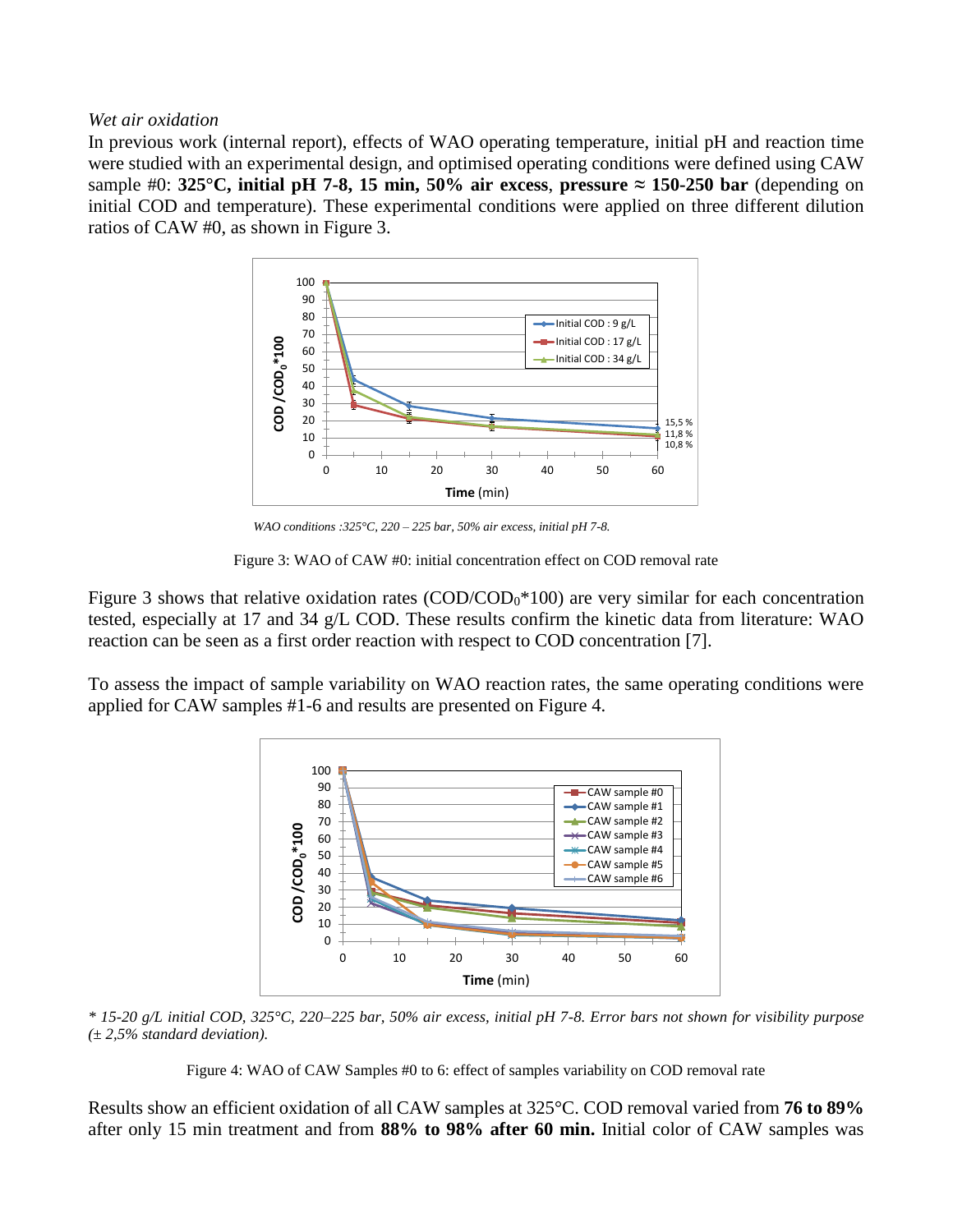ranging from yellow to dark red before treatment and quickly faded to translucent during treatment (Figure 5).



*From left to right : CAW #4 sample before WAO and after 5, 15, 30, 60 min, and final purge*

Figure 5: Color changes during WAO of CAW sample #4

In a full-scale industrial process, oxidation duration  $\approx 15$  min would probably be favored due to economic purposes, and COD removal could be completed by a biological process (or other post-treatment).

## *Electro-oxidation*

According to literature, current density is a major factor influencing oxidation rate in EO processes [4,5], for a fixed anodic surface/sample volume ratio. In order to assess maximum potential of this particular EO equipment, only the highest current density was tested ( $\approx 24,000 \text{ A/m}^2$ ). Fixed surface/volume ratio of 0,72 m<sup>-1</sup> was used for each test. COD removal patterns were observed for four different CAW concentrations (Figure 6).



Figure 6: EO of CAW #0 : effect of initial concentration on COD removal rate

COD removal yield was highly affected by initial COD of samples: for a duration of six hours, 87.5% COD removal was obtained at 4 g/L initial COD, as opposed to 20% COD removal at 86 g/L. From these results, rate law calculations have shown that EO acts as a first order reaction for initial COD concentrations lower than  $\approx 22$  g/L, and as a zero order reaction for higher concentrations. These observations are consistent with literature: at low organic concentrations, EO oxidation kinetic is said to be limited by current, as opposed to limited by mass transfer at higher concentrations, where oxidation rate tends to cap at a certain level [4]. This phenomenon is due to the fact that OH• radicals are generated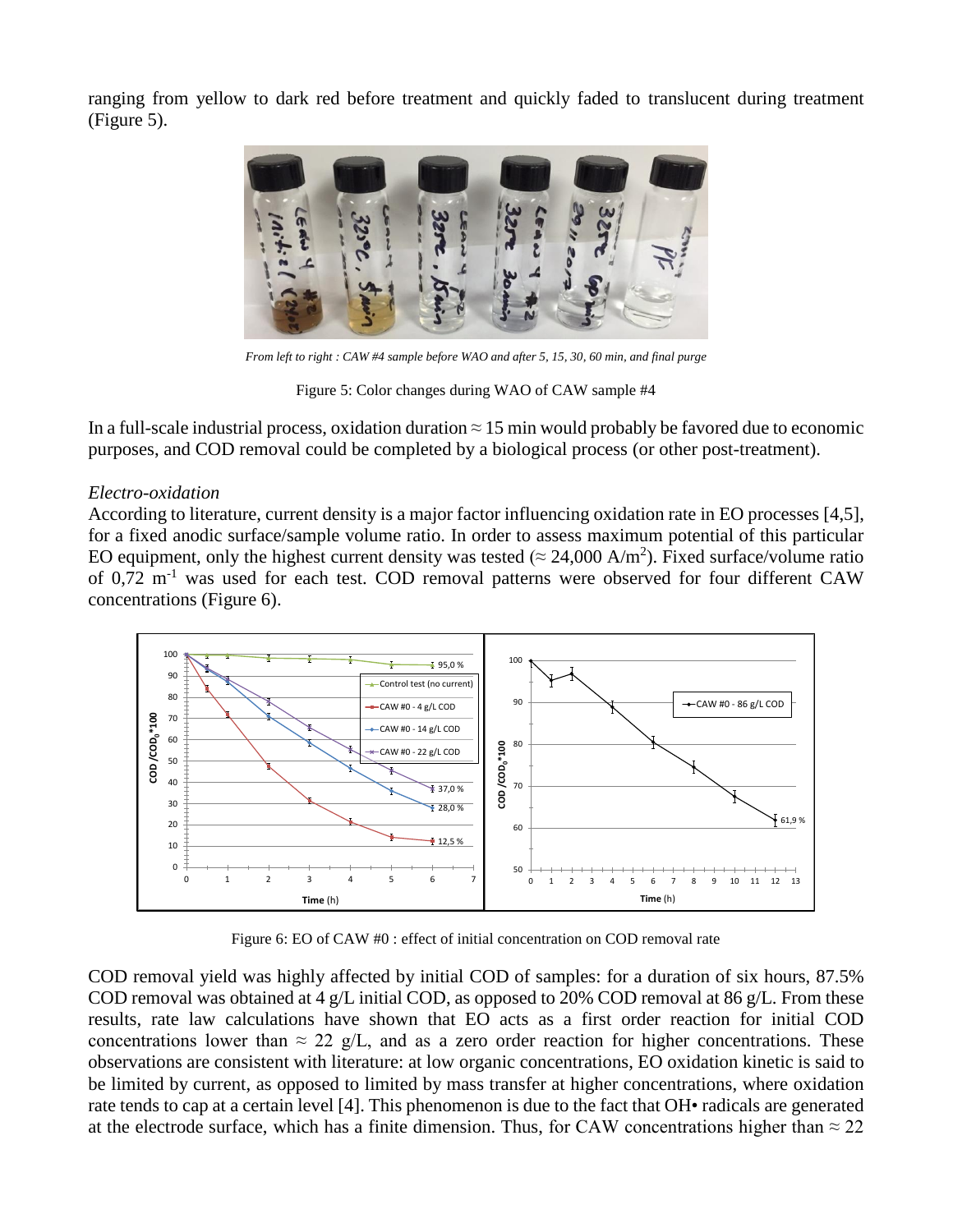g/L COD, raising up the surface/volume ratio of this particular EO setup (i.e. more electrodes) would efficiently enhance the reaction rate.

## *Comparison between both processes*

For WAO, oxidation rates are proportional to initial CODs. Hence, oxidation yields at higher concentrations can be estimated with simple linear regression. As for EO, oxidation rates tend to cap at  $\approx$  27 g DCO/h and this value would rise proportionally with surface/volume ratio. Figure 7 shows oxidation rates that could theoretically be achieved for CAW concentrations up to 200 g DCO/L, with a hypothetical 10 L WAO reactor (to compare with same volume EO equipment).



*Hatched lines: extrapolated from kinetic data*

Figure 7: Comparison of oxidation rates between a 10 L WAO reactor and a 10 L EO equipment

These results show that WAO oxidation rates faster than EO for highly concentrated industrial wastes, when considering an equipment of same volume capacity, for these specific operation parameters. However, WAO is known to require high investment costs and could be more expensive than EO for an equipment of similar volume capacity. In order to efficiently support industries with their choice of technology, further modeling of each operational parameter and their effect on oxidation yield (ex.: temperature and pressure for WAO, current intensity and electrode surface for EO), coupled with technoeconomic data, would be necessary. This complete tool would be greatly useful for industries aiming to identify the best technology at lower cost, for a particular stream of CAW. Moreover, EO shows a great potential for the post-treatment of CAW after WAO treatment. Known refractory compounds that are generated by WAO (ex.: ammonia, acetic acid) [7] could be efficiently removed by EO, since secondary oxidation reactions with various oxidative species (e.g. persulfate, perchlorate) renders this process less vulnerable to a specific refractory compound [4].

# **CONCLUSION**

Both WAO and EO processes have shown great capacity to oxidize real CAW streams in lab-scale batch equipment, with COD removal about 90%. While substantial COD removal is obtained as fast as in 15 min for WAO regardless of waste initial concentration, such COD removal with EO would require a few hours of treatment time, depending on initial COD, current density and surface/volume ratio. In conjunction with techno-economic analysis, kinetic data that was obtained would be greatly useful to industries aiming to identify the best technology at lower costs for a particular waste stream.

# **ACKNOWLEDGEMENTS**